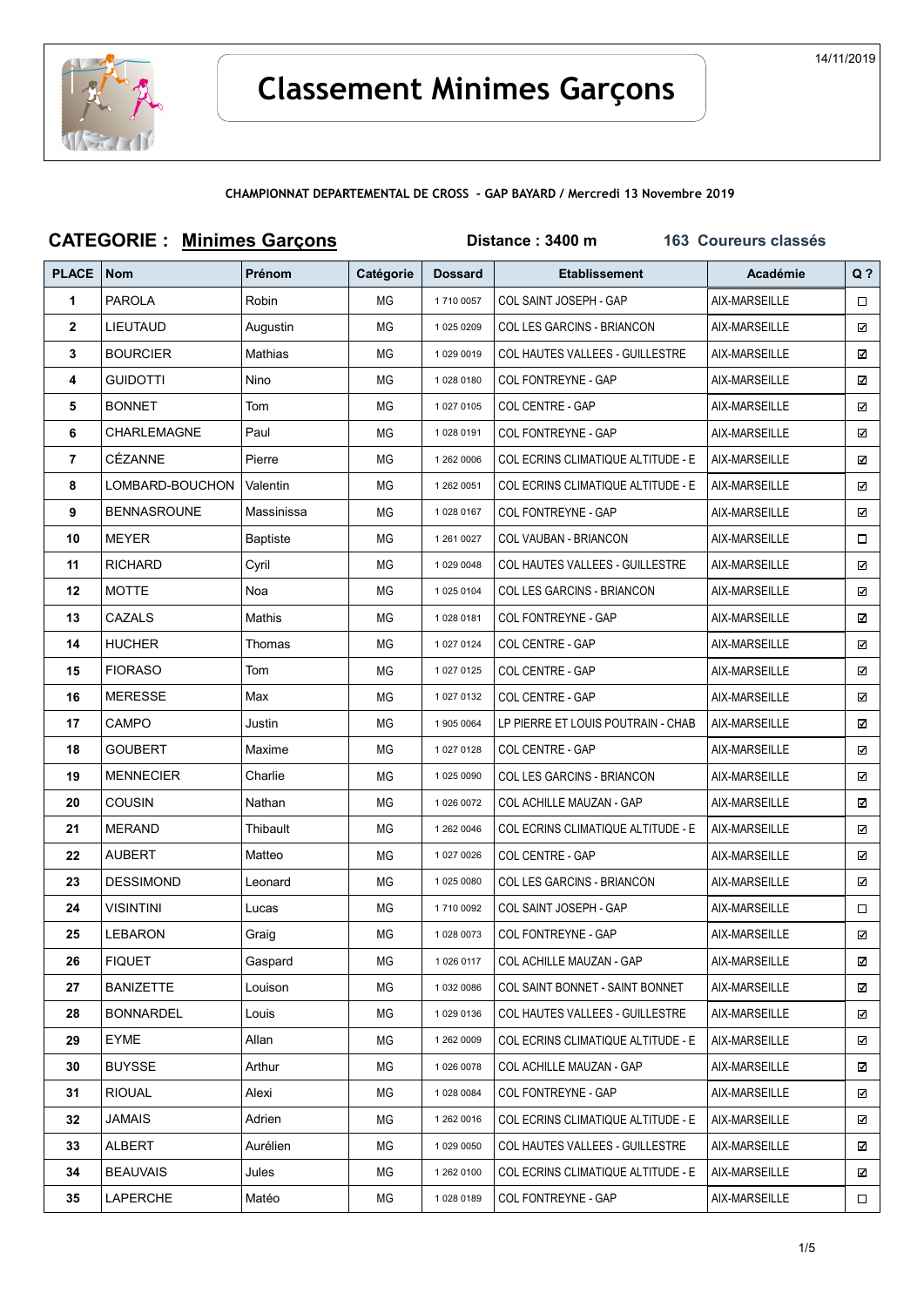|              | <b>CATEGORIE: Minimes Garçons</b> |           | Distance: 3400 m<br>163 Coureurs classés |                |                                           |               |        |  |
|--------------|-----------------------------------|-----------|------------------------------------------|----------------|-------------------------------------------|---------------|--------|--|
| <b>PLACE</b> | Nom                               | Prénom    | Catégorie                                | <b>Dossard</b> | <b>Etablissement</b>                      | Académie      | $Q$ ?  |  |
| 36           | <b>HUBLOU</b>                     | Thiméo    | ΜG                                       | 1 026 0004     | COL ACHILLE MAUZAN - GAP                  | AIX-MARSEILLE | $\Box$ |  |
| 37           | <b>AZABANT</b>                    | Remy      | ΜG                                       | 1 262 0043     | COL ECRINS CLIMATIQUE ALTITUDE - E        | AIX-MARSEILLE | $\Box$ |  |
| 38           | <b>EAUBELLE</b>                   | Angelo    | ΜG                                       | 1 025 0098     | COL LES GARCINS - BRIANCON                | AIX-MARSEILLE | ☑      |  |
| 39           | <b>BLANC</b>                      | Cyprien   | ΜG                                       | 1 029 0009     | COL HAUTES VALLEES - GUILLESTRE           | AIX-MARSEILLE | ⊠      |  |
| 40           | <b>MERIC</b>                      | Evan      | ΜG                                       | 10280182       | COL FONTREYNE - GAP                       | AIX-MARSEILLE | $\Box$ |  |
| 41           | <b>MARCAIS</b>                    | Haroun    | ΜG                                       | 1 026 0017     | COL ACHILLE MAUZAN - GAP                  | AIX-MARSEILLE | $\Box$ |  |
| 42           | LASNIER                           | Jasmin    | ΜG                                       | 10290018       | COL HAUTES VALLEES - GUILLESTRE           | AIX-MARSEILLE | $\Box$ |  |
| 43           | <b>RAUL</b>                       | Clément   | ΜG                                       | 1 032 0159     | COL SAINT BONNET - SAINT BONNET           | AIX-MARSEILLE | ☑      |  |
| 44           | <b>JOANNET</b>                    | Yolan     | ΜG                                       | 1 262 0178     | COL ECRINS CLIMATIQUE ALTITUDE - E        | AIX-MARSEILLE | $\Box$ |  |
| 45           | <b>BOREL</b>                      | Kylian    | ΜG                                       | 1 029 0127     | COL HAUTES VALLEES - GUILLESTRE           | AIX-MARSEILLE | $\Box$ |  |
| 46           | <b>ROCHAS</b>                     | Nino      | ΜG                                       | 1 262 0053     | <b>COL ECRINS CLIMATIQUE ALTITUDE - E</b> | AIX-MARSEILLE | $\Box$ |  |
| 47           | <b>MEDRIGNAC</b>                  | Dorian    | ΜG                                       | 10280185       | COL FONTREYNE - GAP                       | AIX-MARSEILLE | $\Box$ |  |
| 48           | ANCEL                             | Theo      | ΜG                                       | 1 262 0054     | COL ECRINS CLIMATIQUE ALTITUDE - E        | AIX-MARSEILLE | $\Box$ |  |
| 49           | <b>CLARET</b>                     | Simon     | ΜG                                       | 1 032 0111     | COL SAINT BONNET - SAINT BONNET           | AIX-MARSEILLE | ☑      |  |
| 50           | <b>LAUNDON</b>                    | Thomas    | ΜG                                       | 1 031 0005     | COL LES GIRAUDES - L'ARGENTIERE BE        | AIX-MARSEILLE | ☑      |  |
| 51           | DELEYROLLE                        | Matisse   | ΜG                                       | 1 031 0003     | COL LES GIRAUDES - L'ARGENTIERE BE        | AIX-MARSEILLE | ☑      |  |
| 52           | <b>RIEUX</b>                      | Noah      | ΜG                                       | 1 027 0146     | COL CENTRE - GAP                          | AIX-MARSEILLE | $\Box$ |  |
| 53           | <b>GALVIN</b>                     | Jorann    | ΜG                                       | 10320180       | COL SAINT BONNET - SAINT BONNET           | AIX-MARSEILLE | $\Box$ |  |
| 54           | <b>RAUL</b>                       | Antoine   | ΜG                                       | 1 032 0158     | COL SAINT BONNET - SAINT BONNET           | AIX-MARSEILLE | $\Box$ |  |
| 55           | <b>BLANCHARD GAILL</b>            | Caliste   | ΜG                                       | 1 905 0034     | LP PIERRE ET LOUIS POUTRAIN - CHAB        | AIX-MARSEILLE | ☑      |  |
| 56           | <b>BEAL</b>                       | Marcellin | ΜG                                       | 1 025 0077     | COL LES GARCINS - BRIANCON                | AIX-MARSEILLE | $\Box$ |  |
| 57           | <b>BINARD</b>                     | Dimitri   | ΜG                                       | 10280186       | COL FONTREYNE - GAP                       | AIX-MARSEILLE | $\Box$ |  |
| 58           | NEGE                              | Numa      | ΜG                                       | 1 027 0045     | COL CENTRE - GAP                          | AIX-MARSEILLE | $\Box$ |  |
| 59           | <b>SOLER</b>                      | Maxime    | ΜG                                       | 1 035 0011     | COL Collége Simone VEIL - LA BATIE NEU    | AIX-MARSEILLE | $\Box$ |  |
| 60           | <b>MOREL</b>                      | Soen      | ΜG                                       | 1 028 0069     | COL FONTREYNE - GAP                       | AIX-MARSEILLE | $\Box$ |  |
| 61           | <b>BOUNOUS</b>                    | Eloit     | ΜG                                       | 1 262 0072     | COL ECRINS CLIMATIQUE ALTITUDE - E        | AIX-MARSEILLE | $\Box$ |  |
| 62           | <b>JEANNIOT</b>                   | Nathan    | ΜG                                       | 10280196       | COL FONTREYNE - GAP                       | AIX-MARSEILLE | $\Box$ |  |
| 63           | <b>MEYER</b>                      | Martin    | ΜG                                       | 1 025 0103     | <b>COL LES GARCINS - BRIANCON</b>         | AIX-MARSEILLE | $\Box$ |  |
| 64           | GRANGAUD                          | Manil     | ΜG                                       | 1 029 0140     | COL HAUTES VALLEES - GUILLESTRE           | AIX-MARSEILLE | $\Box$ |  |
| 65           | <b>JUGE</b>                       | Adam      | ΜG                                       | 1 025 0084     | COL LES GARCINS - BRIANCON                | AIX-MARSEILLE | $\Box$ |  |
| 66           | <b>BARELLE</b>                    | Lois      | ΜG                                       | 1 025 0210     | COL LES GARCINS - BRIANCON                | AIX-MARSEILLE |        |  |
| 67           | <b>CARPIGNANO</b>                 | Raphael   | ΜG                                       | 1 025 0079     | COL LES GARCINS - BRIANCON                | AIX-MARSEILLE | $\Box$ |  |
| 68           | FAURE GIGNOUX                     | Bastien   | ΜG                                       | 1 025 0053     | COL LES GARCINS - BRIANCON                | AIX-MARSEILLE | $\Box$ |  |
| 69           | <b>BUCCHIONI</b>                  | Téo       | ΜG                                       | 1 032 0162     | COL SAINT BONNET - SAINT BONNET           | AIX-MARSEILLE | $\Box$ |  |
| 70           | <b>PELLISSIER</b>                 | Hugo      | ΜG                                       | 1 026 0081     | COL ACHILLE MAUZAN - GAP                  | AIX-MARSEILLE | $\Box$ |  |
| 71           | <b>SIBELLAS</b>                   | Jeremi    | ΜG                                       | 1 026 0083     | COL ACHILLE MAUZAN - GAP                  | AIX-MARSEILLE |        |  |
| 72           | TARDELLI                          | Francesco | ΜG                                       | 1 025 0087     | COL LES GARCINS - BRIANCON                | AIX-MARSEILLE | $\Box$ |  |
| 73           | VIAL                              | Noe       | ΜG                                       | 1 025 0089     | COL LES GARCINS - BRIANCON                | AIX-MARSEILLE | $\Box$ |  |
| 74           | <b>MATHERON</b>                   | Lucas     | ΜG                                       | 1 026 0085     | COL ACHILLE MAUZAN - GAP                  | AIX-MARSEILLE | $\Box$ |  |
| 75           | RAYNAUD                           | Eliott    | МG                                       | 1 032 0084     | COL SAINT BONNET - SAINT BONNET           | AIX-MARSEILLE | $\Box$ |  |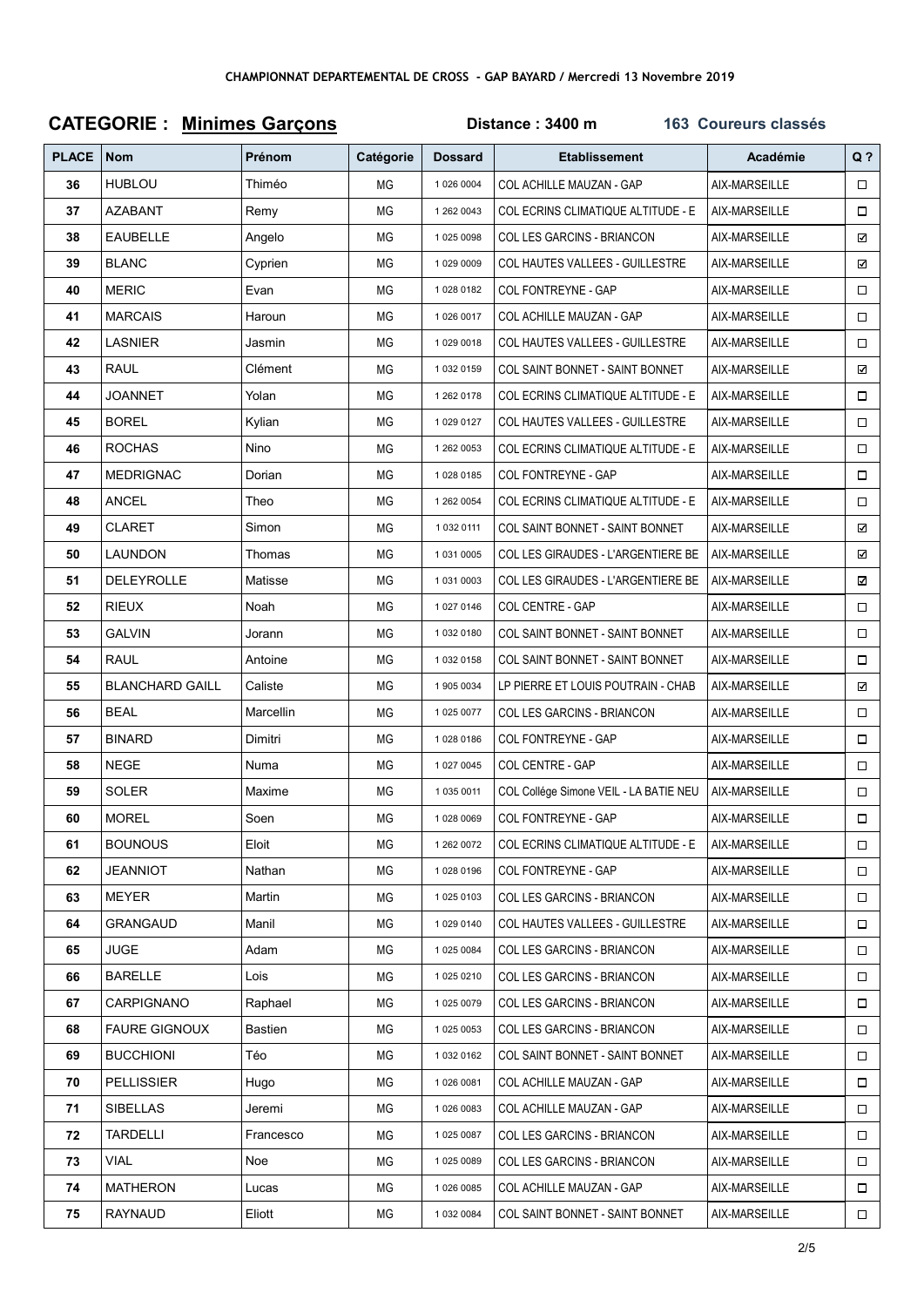| <b>CATEGORIE: Minimes Garçons</b> |                    |                |           | 163 Coureurs classés |                                           |               |        |
|-----------------------------------|--------------------|----------------|-----------|----------------------|-------------------------------------------|---------------|--------|
| <b>PLACE</b>                      | <b>Nom</b>         | Prénom         | Catégorie | <b>Dossard</b>       | <b>Etablissement</b>                      | Académie      | $Q$ ?  |
| 76                                | <b>ESPANET</b>     | <b>Bastien</b> | ΜG        | 1 905 0021           | LP PIERRE ET LOUIS POUTRAIN - CHAB        | AIX-MARSEILLE | ☑      |
| 77                                | <b>MESSIAT</b>     | Victor         | ΜG        | 1 029 0073           | COL HAUTES VALLEES - GUILLESTRE           | AIX-MARSEILLE | $\Box$ |
| 78                                | <b>SAINT AMAND</b> | Pierre         | ΜG        | 1 027 0151           | COL CENTRE - GAP                          | AIX-MARSEILLE | $\Box$ |
| 79                                | <b>KING</b>        | <b>Nils</b>    | ΜG        | 1 031 0014           | COL LES GIRAUDES - L'ARGENTIERE BE        | AIX-MARSEILLE | $\Box$ |
| 80                                | <b>EYRAUD</b>      | Luis           | ΜG        | 1 034 0045           | COL FRANCOIS MITTERRAND - VEYNES          | AIX-MARSEILLE | $\Box$ |
| 81                                | <b>MOROC</b>       | Arthur         | ΜG        | 1 031 0024           | COL LES GIRAUDES - L'ARGENTIERE BE        | AIX-MARSEILLE | $\Box$ |
| 82                                | <b>RIORDA</b>      | Jules          | ΜG        | 1 262 0047           | COL ECRINS CLIMATIQUE ALTITUDE - E        | AIX-MARSEILLE | $\Box$ |
| 83                                | <b>PAYET</b>       | Mathis         | ΜG        | 10280190             | COL FONTREYNE - GAP                       | AIX-MARSEILLE | $\Box$ |
| 84                                | <b>REYNAUD</b>     | Jules          | МG        | 1 034 0046           | COL FRANCOIS MITTERRAND - VEYNES          | AIX-MARSEILLE | $\Box$ |
| 85                                | <b>CHAPUIS</b>     | Milo           | ΜG        | 1 262 0045           | <b>COL ECRINS CLIMATIQUE ALTITUDE - E</b> | AIX-MARSEILLE | $\Box$ |
| 86                                | <b>COMBAL</b>      | Clément        | ΜG        | 1 029 0053           | COL HAUTES VALLEES - GUILLESTRE           | AIX-MARSEILLE | $\Box$ |
| 87                                | <b>PIOVESAN</b>    | Noah           | МG        | 1 029 0058           | COL HAUTES VALLEES - GUILLESTRE           | AIX-MARSEILLE | $\Box$ |
| 88                                | <b>MOREL</b>       | Anicet         | ΜG        | 1 026 0079           | COL ACHILLE MAUZAN - GAP                  | AIX-MARSEILLE | $\Box$ |
| 89                                | <b>DUBOURG</b>     | Ludo           | ΜG        | 1 034 0026           | COL FRANCOIS MITTERRAND - VEYNES          | AIX-MARSEILLE | $\Box$ |
| 90                                | <b>GIACOBI</b>     | Lucas          | ΜG        | 1 029 0017           | <b>COL HAUTES VALLEES - GUILLESTRE</b>    | AIX-MARSEILLE | $\Box$ |
| 91                                | <b>CHAIX</b>       | Thomas         | ΜG        | 1 032 0075           | COL SAINT BONNET - SAINT BONNET           | AIX-MARSEILLE | $\Box$ |
| 92                                | <b>HOCQUELOUX</b>  | Jean felix     | ΜG        | 1 031 0097           | COL LES GIRAUDES - L'ARGENTIERE BE        | AIX-MARSEILLE | $\Box$ |
| 93                                | <b>LEBORRE</b>     | Tom            | ΜG        | 1 026 0022           | COL ACHILLE MAUZAN - GAP                  | AIX-MARSEILLE | $\Box$ |
| 94                                | <b>BOUILLET</b>    | Isak           | ΜG        | 1 025 0100           | COL LES GARCINS - BRIANCON                | AIX-MARSEILLE | $\Box$ |
| 95                                | <b>LAFFONT</b>     | Lilian         | ΜG        | 1 032 0078           | COL SAINT BONNET - SAINT BONNET           | AIX-MARSEILLE | $\Box$ |
| 96                                | <b>AUMENIER</b>    | Esteban        | ΜG        | 10310104             | COL LES GIRAUDES - L'ARGENTIERE BE        | AIX-MARSEILLE | $\Box$ |
| 97                                | <b>DEYDIER</b>     | Lilian         | ΜG        | 1 034 0084           | COL FRANCOIS MITTERRAND - VEYNES          | AIX-MARSEILLE | $\Box$ |
| 98                                | GRANDGEORGE        | Eliot          | ΜG        | 1 026 0012           | COL ACHILLE MAUZAN - GAP                  | AIX-MARSEILLE | $\Box$ |
| 99                                | <b>CERTAIN</b>     | Jason          | ΜG        | 1 031 0098           | COL LES GIRAUDES - L'ARGENTIERE BE        | AIX-MARSEILLE | $\Box$ |
| 100                               | <b>JOUSSELME</b>   | Roman          | ΜG        | 1 032 0077           | COL SAINT BONNET - SAINT BONNET           | AIX-MARSEILLE | $\Box$ |
| 101                               | ARNERA             | Robin          | ΜG        | 1 029 0049           | COL HAUTES VALLEES - GUILLESTRE           | AIX-MARSEILLE | $\Box$ |
| 102                               | <b>SCHMITT</b>     | Césanne        | ΜG        | 1 026 0020           | COL ACHILLE MAUZAN - GAP                  | AIX-MARSEILLE | $\Box$ |
| 103                               | <b>PERRECA</b>     | Alessio        | ΜG        | 1 025 0073           | COL LES GARCINS - BRIANCON                | AIX-MARSEILLE | $\Box$ |
| 104                               | <b>MARTIN</b>      | llan           | ΜG        | 1 028 0072           | COL FONTREYNE - GAP                       | AIX-MARSEILLE | $\Box$ |
| 105                               | <b>PLANTA</b>      | Maxence        | ΜG        | 1 026 0019           | COL ACHILLE MAUZAN - GAP                  | AIX-MARSEILLE | $\Box$ |
| 106                               | CASSIDY            | Eliot          | ΜG        | 1 035 0036           | COL Collége Simone VEIL - LA BATIE NEU    | AIX-MARSEILLE | $\Box$ |
| 107                               | <b>FRIONNET</b>    | Mathieu        | ΜG        | 10320185             | <b>COL SAINT BONNET - SAINT BONNET</b>    | AIX-MARSEILLE | $\Box$ |
| 108                               | COLLOMB            | Tim            | ΜG        | 10320184             | COL SAINT BONNET - SAINT BONNET           | AIX-MARSEILLE | $\Box$ |
| 109                               | <b>COLOMBERO</b>   | Oscar          | ΜG        | 1 025 0076           | COL LES GARCINS - BRIANCON                | AIX-MARSEILLE | $\Box$ |
| 110                               | <b>GHENO</b>       | Paul           | ΜG        | 1 025 0107           | COL LES GARCINS - BRIANCON                | AIX-MARSEILLE | $\Box$ |
| 111                               | <b>GARANDEL</b>    | Liam           | ΜG        | 1 262 0102           | COL ECRINS CLIMATIQUE ALTITUDE - E        | AIX-MARSEILLE | $\Box$ |
| 112                               | <b>TOUZET</b>      | Téo            | ΜG        | 1 262 0099           | COL ECRINS CLIMATIQUE ALTITUDE - E        | AIX-MARSEILLE | $\Box$ |
| 113                               | DROY DELBART       | Rowan          | ΜG        | 1 031 0022           | COL LES GIRAUDES - L'ARGENTIERE BE        | AIX-MARSEILLE | $\Box$ |
| 114                               | CHAOU              | Reyann         | ΜG        | 1 030 0040           | COL HAUTS DE PLAINE - LARAGNE MON         | AIX-MARSEILLE | $\Box$ |
| 115                               | <b>HENRY</b>       | Natty          | ΜG        | 1 262 0012           | COL ECRINS CLIMATIQUE ALTITUDE - E        | AIX-MARSEILLE | $\Box$ |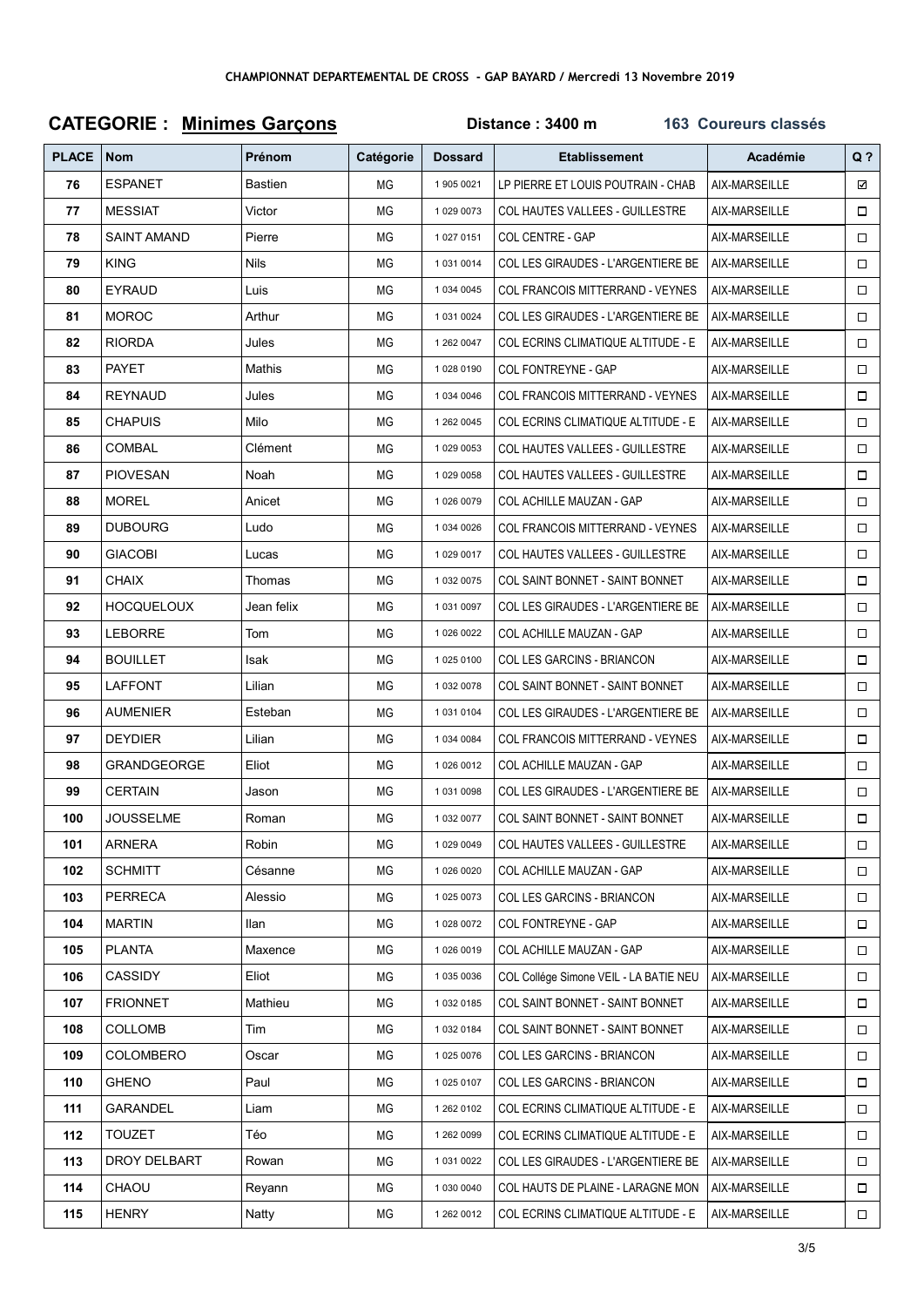| <b>CATEGORIE: Minimes Garçons</b> |                   |                |           | Distance: 3400 m<br>163 Coureurs classés |                                        |               |        |  |
|-----------------------------------|-------------------|----------------|-----------|------------------------------------------|----------------------------------------|---------------|--------|--|
| <b>PLACE</b>                      | <b>Nom</b>        | Prénom         | Catégorie | <b>Dossard</b>                           | <b>Etablissement</b>                   | Académie      | $Q$ ?  |  |
| 116                               | LAINEL            | Mahé           | ΜG        | 1 029 0139                               | COL HAUTES VALLEES - GUILLESTRE        | AIX-MARSEILLE | $\Box$ |  |
| 117                               | MILLET            | Matis          | ΜG        | 1 034 0003                               | COL FRANCOIS MITTERRAND - VEYNES       | AIX-MARSEILLE | $\Box$ |  |
| 118                               | <b>JOVIC</b>      | Damien         | ΜG        | 1 026 0016                               | COL ACHILLE MAUZAN - GAP               | AIX-MARSEILLE | $\Box$ |  |
| 119                               | GUILLEMAIN        | Nolan          | ΜG        | 1 031 0058                               | COL LES GIRAUDES - L'ARGENTIERE BE     | AIX-MARSEILLE | $\Box$ |  |
| 120                               | <b>BRENIER</b>    | Tom            | ΜG        | 1 036 0088                               | <b>COL Marie Marvingt - TALLARD</b>    | AIX-MARSEILLE | $\Box$ |  |
| 121                               | <b>BAILLE</b>     | Yanis          | ΜG        | 1 035 0072                               | COL Collége Simone VEIL - LA BATIE NEU | AIX-MARSEILLE | $\Box$ |  |
| 122                               | <b>OLLIER</b>     | Frederic       | ΜG        | 1 032 0072                               | COL SAINT BONNET - SAINT BONNET        | AIX-MARSEILLE | 0      |  |
| 123                               | <b>MICOUD</b>     | Romain         | ΜG        | 1026 0018                                | COL ACHILLE MAUZAN - GAP               | AIX-MARSEILLE | $\Box$ |  |
| 124                               | VERSTRAET         | Lucas          | ΜG        | 1 261 0062                               | COL VAUBAN - BRIANCON                  | AIX-MARSEILLE | $\Box$ |  |
| 125                               | BLONDEAU          | Paul           | ΜG        | 1 032 0069                               | COL SAINT BONNET - SAINT BONNET        | AIX-MARSEILLE | $\Box$ |  |
| 126                               | JOUBERT           | Clément        | ΜG        | 1 026 0015                               | COL ACHILLE MAUZAN - GAP               | AIX-MARSEILLE | $\Box$ |  |
| 127                               | <b>CHAMFRAY</b>   | Tristan-baptis | ΜG        | 1 036 0001                               | COL Marie Marvingt - TALLARD           | AIX-MARSEILLE | $\Box$ |  |
| 128                               | <b>BORIE</b>      | Noham          | ΜG        | 1 032 0073                               | COL SAINT BONNET - SAINT BONNET        | AIX-MARSEILLE | $\Box$ |  |
| 129                               | <b>ROCHET</b>     | Joan           | ΜG        | 1 026 0006                               | COL ACHILLE MAUZAN - GAP               | AIX-MARSEILLE | $\Box$ |  |
| 130                               | <b>MICHON</b>     | Luka           | ΜG        | 1 905 0049                               | LP PIERRE ET LOUIS POUTRAIN - CHAB     | AIX-MARSEILLE | $\Box$ |  |
| 131                               | EL AZRI           | Jalil          | МG        | 1 262 0001                               | COL ECRINS CLIMATIQUE ALTITUDE - E     | AIX-MARSEILLE | $\Box$ |  |
| 132                               | <b>PIFFARETTI</b> | Hugo           | ΜG        | 1710 0059                                | COL SAINT JOSEPH - GAP                 | AIX-MARSEILLE | $\Box$ |  |
| 133                               | <b>MATHEVET</b>   | Ewen           | ΜG        | 1 262 0019                               | COL ECRINS CLIMATIQUE ALTITUDE - E     | AIX-MARSEILLE | $\Box$ |  |
| 134                               | <b>CHAPPA</b>     | Jules          | ΜG        | 1 026 0003                               | COL ACHILLE MAUZAN - GAP               | AIX-MARSEILLE | $\Box$ |  |
| 135                               | <b>HARRIS</b>     | Jean-loup      | ΜG        | 1 261 0035                               | COL VAUBAN - BRIANCON                  | AIX-MARSEILLE | $\Box$ |  |
| 136                               | <b>ESCALLIER</b>  | Mathys         | ΜG        | 1 026 0002                               | COL ACHILLE MAUZAN - GAP               | AIX-MARSEILLE | $\Box$ |  |
| 137                               | ROTH              | Augustin       | ΜG        | 1 035 0016                               | COL Collége Simone VEIL - LA BATIE NEU | AIX-MARSEILLE | $\Box$ |  |
| 138                               | <b>ARNAUD</b>     | Maxence        | ΜG        | 1 030 0025                               | COL HAUTS DE PLAINE - LARAGNE MON      | AIX-MARSEILLE | $\Box$ |  |
| 139                               | COLOMBANI         | Mattéo         | ΜG        | 1 033 0040                               | <b>COL Alexandre CORREARD - SERRES</b> | AIX-MARSEILLE | $\Box$ |  |
| 140                               | <b>GOHIER</b>     | Florian        | ΜG        | 17100110                                 | COL SAINT JOSEPH - GAP                 | AIX-MARSEILLE | $\Box$ |  |
| 141                               | ARNAUD            | Alexis         | ΜG        | 1 030 0034                               | COL HAUTS DE PLAINE - LARAGNE MON      | AIX-MARSEILLE | $\Box$ |  |
| 142                               | <b>BARBESIER</b>  | Bastien        | ΜG        | 1 029 0010                               | <b>COL HAUTES VALLEES - GUILLESTRE</b> | AIX-MARSEILLE | $\Box$ |  |
| 143                               | <b>BERGE</b>      | Loïc           | ΜG        | 1 029 0057                               | COL HAUTES VALLEES - GUILLESTRE        | AIX-MARSEILLE |        |  |
| 144                               | <b>BRUN</b>       | Elouan         | ΜG        | 1 033 0041                               | COL Alexandre CORREARD - SERRES        | AIX-MARSEILLE | $\Box$ |  |
| 145                               | <b>CHABERT</b>    | Clement        | ΜG        | 1 031 0025                               | COL LES GIRAUDES - L'ARGENTIERE BE     | AIX-MARSEILLE | $\Box$ |  |
| 146                               | <b>URLACHER</b>   | Solal          | ΜG        | 1 032 0169                               | COL SAINT BONNET - SAINT BONNET        | AIX-MARSEILLE | $\Box$ |  |
| 147                               | <b>NIEL</b>       | Benjamin       | ΜG        | 1 031 0012                               | COL LES GIRAUDES - L'ARGENTIERE BE     | AIX-MARSEILLE | $\Box$ |  |
| 148                               | <b>BOERAEVE</b>   | Enzo           | ΜG        | 1 025 0078                               | COL LES GARCINS - BRIANCON             | AIX-MARSEILLE | $\Box$ |  |
| 149                               | <b>BERGE</b>      | Kino           | ΜG        | 1 029 0078                               | COL HAUTES VALLEES - GUILLESTRE        | AIX-MARSEILLE | $\Box$ |  |
| 150                               | <b>BAGNOL</b>     | Louis          | ΜG        | 1 262 0003                               | COL ECRINS CLIMATIQUE ALTITUDE - E     | AIX-MARSEILLE | $\Box$ |  |
| 151                               | TOVOLI            | Paolo          | ΜG        | 1 262 0005                               | COL ECRINS CLIMATIQUE ALTITUDE - E     | AIX-MARSEILLE | $\Box$ |  |
| 152                               | <b>PIRA</b>       | Anthony        | ΜG        | 1 026 0005                               | COL ACHILLE MAUZAN - GAP               | AIX-MARSEILLE | $\Box$ |  |
| 153                               | MIDDERNACHT       | Leo            | ΜG        | 1 030 0032                               | COL HAUTS DE PLAINE - LARAGNE MON      | AIX-MARSEILLE | $\Box$ |  |
| 154                               | <b>CELSE</b>      | Timeo          | ΜG        | 1 031 0015                               | COL LES GIRAUDES - L'ARGENTIERE BE     | AIX-MARSEILLE | $\Box$ |  |
| 155                               | <b>FAURE</b>      | Lenny          | ΜG        | 1 031 0004                               | COL LES GIRAUDES - L'ARGENTIERE BE     | AIX-MARSEILLE | $\Box$ |  |